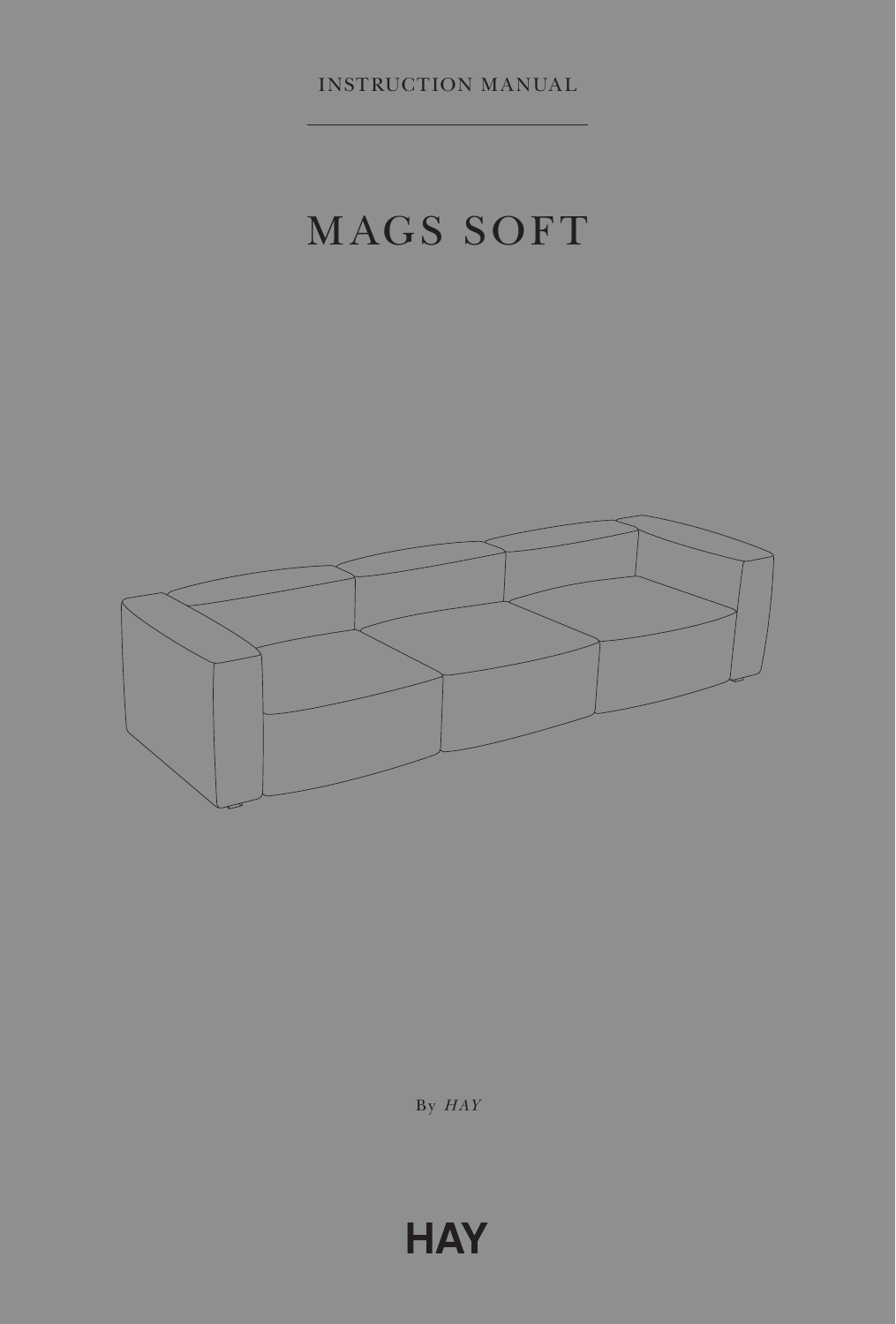Rounded edges and soft cushions create a milder, relaxed tone with the Mags Soft Sofa. Optimal comfort and durability are ensured by the sofa's solid construction, which has been built using durable, high-density foam and covered with down padding for extra softness. The low frame has a distinctly lounge feel, reinforced by the deep seats and high armrests, to result in a more open, welcoming space. The wide range of functional modular units mean the sofa can be fully customised with chaise longue, corner modules or additional seats to suit any room or purpose, while the numerous high quality upholstery options allow the sofa to find its own personality.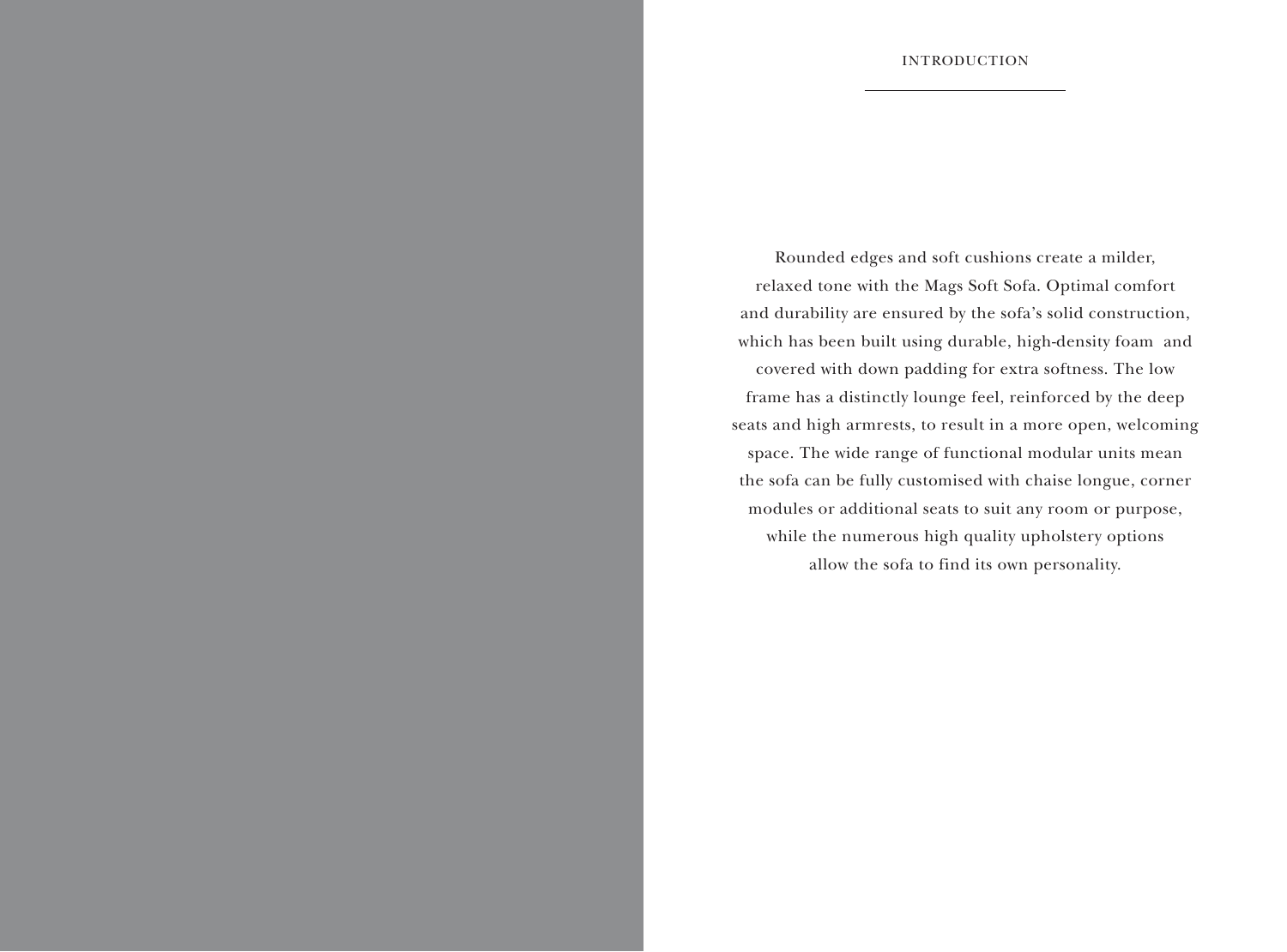## CAUTION

### CAUTION

With a little care you can prolong the life of your Mags Soft Sofa and keep the foam and fabric in good condition.

Follow the instructions for the materials of your specific sofa to make sure that it stays in the best shape for as long as possible.

The information below is only intended as a general guideline. For more information on how to remove specific stains, please enquire where you bought the furniture.

• Always remove stains quickly before they can do any permanent damage to the furniture.

• Avoid placing the furniture in direct sunlight or near a strong heat source to reduce changes. HAY only uses top-quality fabrics but all fabrics fade, and seams weaken, when exposed to sunlight or strong heat.

• Dust and dirt wear down the textile and reduce its qualities. Regular cleaning is important in order to keep the upholstery looking its best and to prolong its life.

• The upholstery is fixed and cannot be removed.

• When you move your furniture, make sure you lift it rather than pulling or pushing it to avoid damaging the legs and mountings.

• Avoid improper use such as sitting on the back or armrests or standing on the sofa.

• Be careful not to scratch or damage the surface with sharp objects.

• Smooth out creases and wrinkles with you hand after use to even out the fabric and prevent seam lines from becoming skewed.

• The stitching is sensitive to wear and tear and is not covered by our warranty.

• To obtain a soft and relaxed appearance, we have used down for the top layer of the sofa. Although the down is placed in sections to prevent it from shifting, it is inevitable and shifting cannot be entirely avoided. If it occurs, beat the sofa to air the down and push it back into place (see step 11).

• The foam inside the sofa modules may become softer in use, and if one module is used more than the others it may feel softer. Please use the guide on the last pages.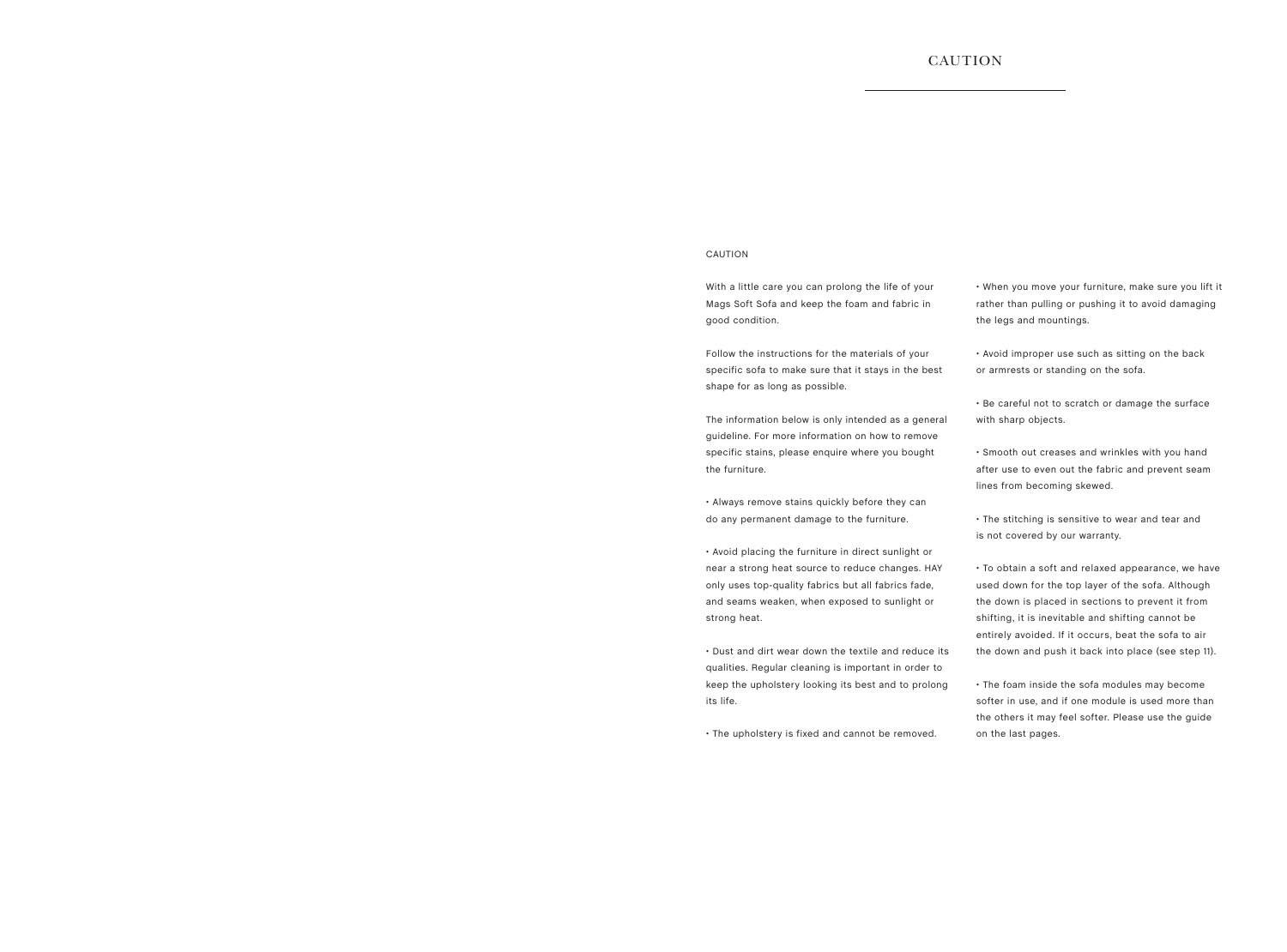## CARE AND MAINTENANCE CARE AND MAINTENANCE

#### FABRICS

• Vacuum the furniture regularly using the upholstery nozzle to remove dust and avoid fluff and pilling.

• Straighten the fabric with your hands from time to time. Wrinkles in the fabric can be straightened using a steamer.

• Soak up spilled liquids immediately with an absorbent napkin or cloth by dabbing gently towards the centre of the stain.

• Most stains can be removed with lukewarm water on a clean lint-free cloth. If necessary, add a little neutral detergent. Avoid rubbing the material hard as this could result in loss of colour and damage the fabric. It may also be necessary to use a hairdryer to avoid leaving water.

• Never use concentrated detergents or bleach, ammonia or soap intended for hard surfaces.

#### SILK LEATHER

• Silk is an aniline leather, which means that it has no or only a light surface treatment to preserve the leather's natural surface and soft touch.

• Vacuum regularly using the upholstery nozzle. Be careful not to scratch the leather.

• All natural markings, such as scars and insect bites, will be visible on aniline leather, which contributes to the leather's exclusive appearance.

• This kind of leather is very susceptible to dirt, and over time it will patinate and become slightly darker.

• Aniline leather is demanding to maintain, and we recommend that you keep a cleaner and care product suitable for this type of leather at hand.

• Using water may leave a permanent stain on the surface.

• Do not use sharp objects, strong detergents or solvents on the leather.

#### CALIFORNIA LEATHER

• California is a full grain semi aniline leather with a light top finish.

• Vacuum regularly using the upholstery nozzle. Be careful not to scratch the leather.

• All natural markings, such as scars and insect bites, will be visible on the leather.

• To remove stains use a clean, lint-free cloth to apply the lather from a solution of water and a neutral detergent or soap flakes or use a special leather care product. Remove soap residue immediately using a clean, dry cloth, and polish gently, using a soft cotton cloth. Avoid pressing liquid into the pores of the leather.

• Apply a protec tive lotion two to four times annually to enhance the resistance of the material.

• Do not use sharp objects, strong detergents or solvents on the leather.

#### SIERRA LEATHER

• Sierra is a pigmented leather with excellent durability.

• Vacuum regularly using the upholstery nozzle. Be careful not to scratch the leather.

• To remove stains use a clean, lint-free cloth to apply the lather from a solution of water and a mild detergent or soap flakes or use a special leather care product. Remove soap residue immediately using a clean, dry cloth, and polish gently, using a soft cotton cloth. Avoid pressing liquid into the pores of the leather.

• Apply a protec·tive lotion two to four times annually to enhance the resistance of the material.

• Do not use sharp objects, strong detergents or solvents on the leather.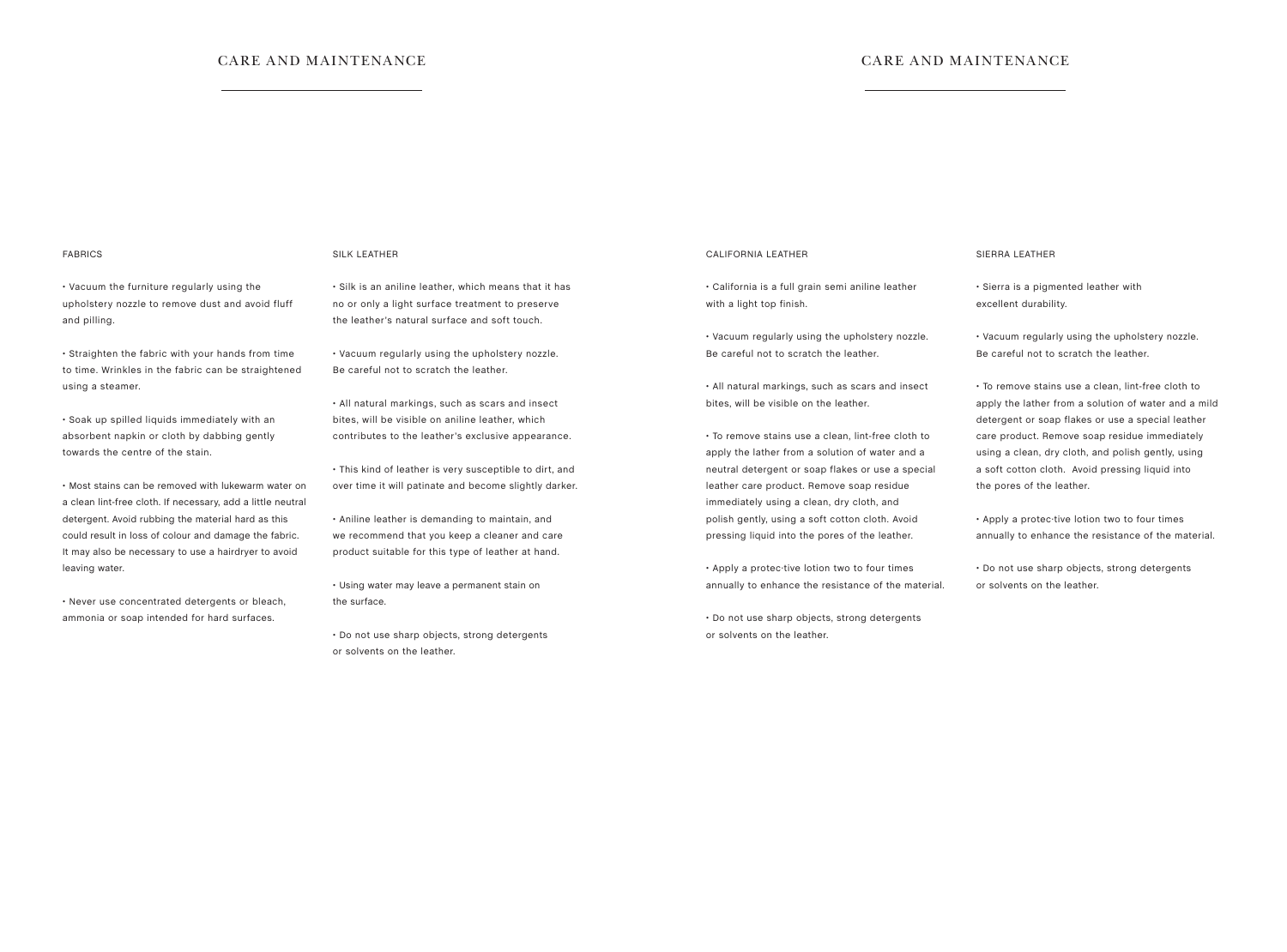PARTS

## While assembling keep the sofa on top of the plastic to protect the fabric from scratches, etc.

1.

Modules may vary from the ones shown in the instruction.



E F Allen key

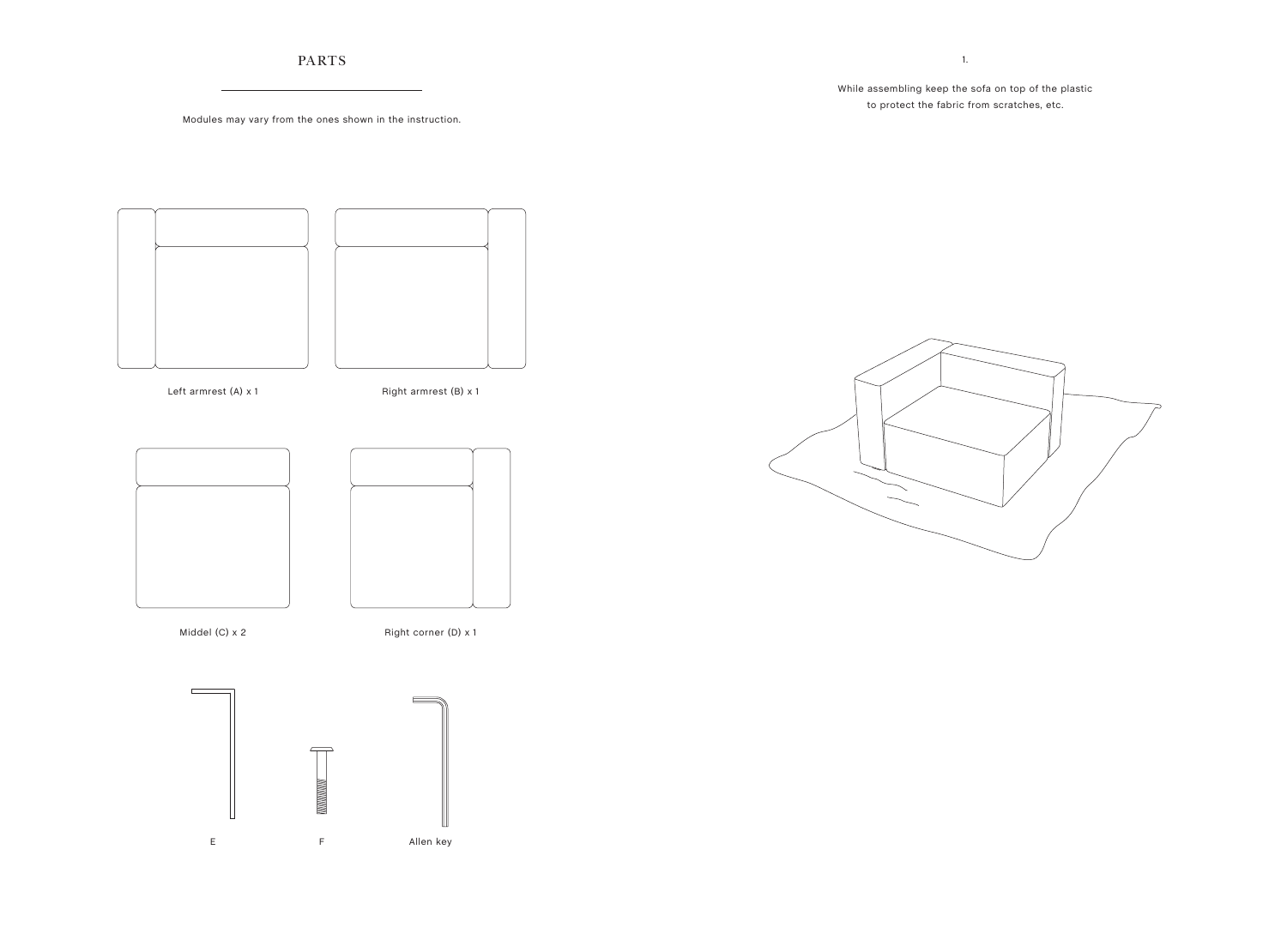## Align part E with the holes on part A. Place part F in the holes. Use the allen key (G) to tighten F parts completely.

4.









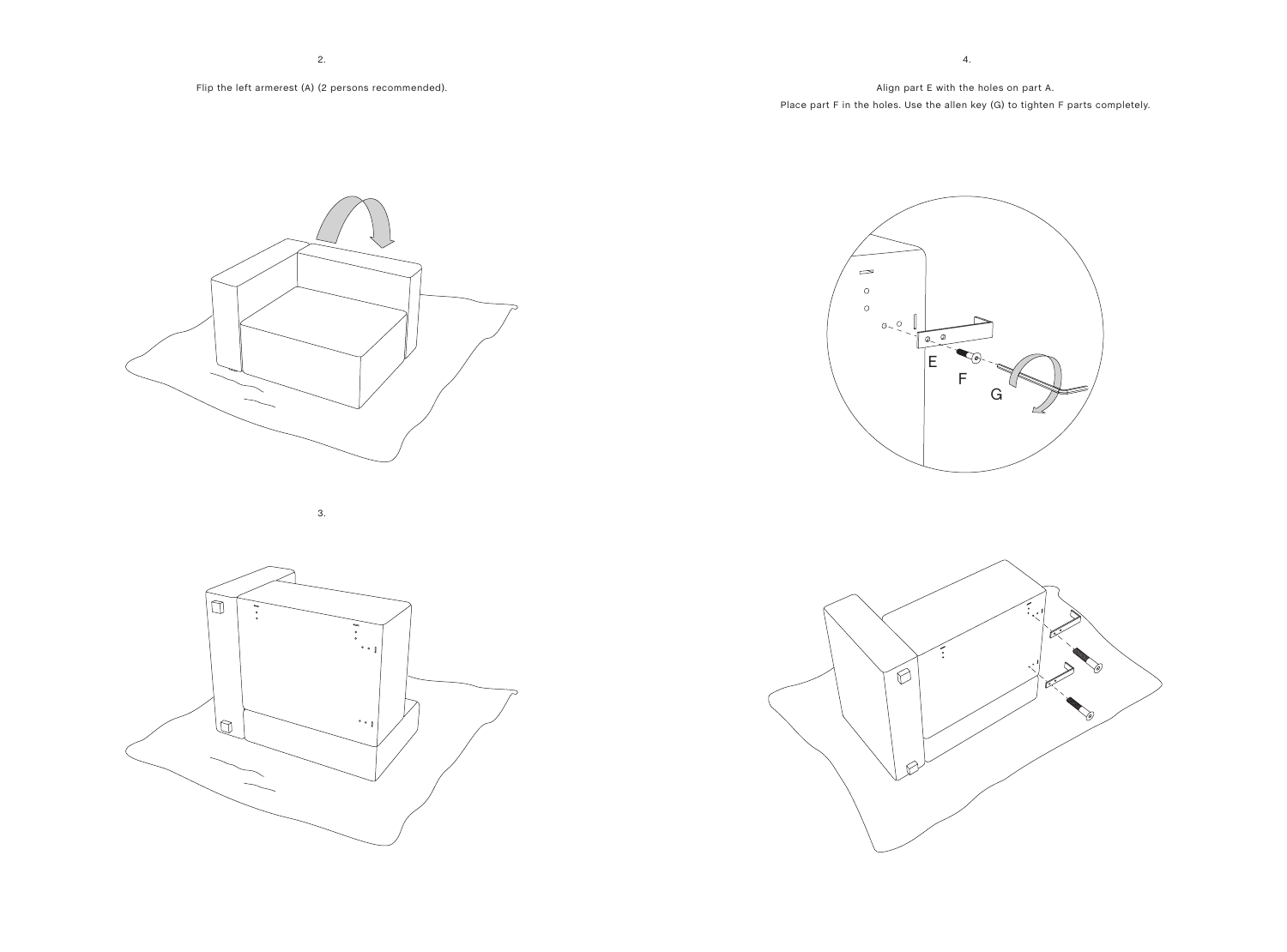## Flip the left armrest (A) (2 persons recommended).

## Repeat step 1, 2, 3, 4, 5 and 6 to part C and D.



Make sure to mount part E onto the correct side of part C and D.

8.

Place all parts as the sofa has to be connected (2 persons recommended).





6.



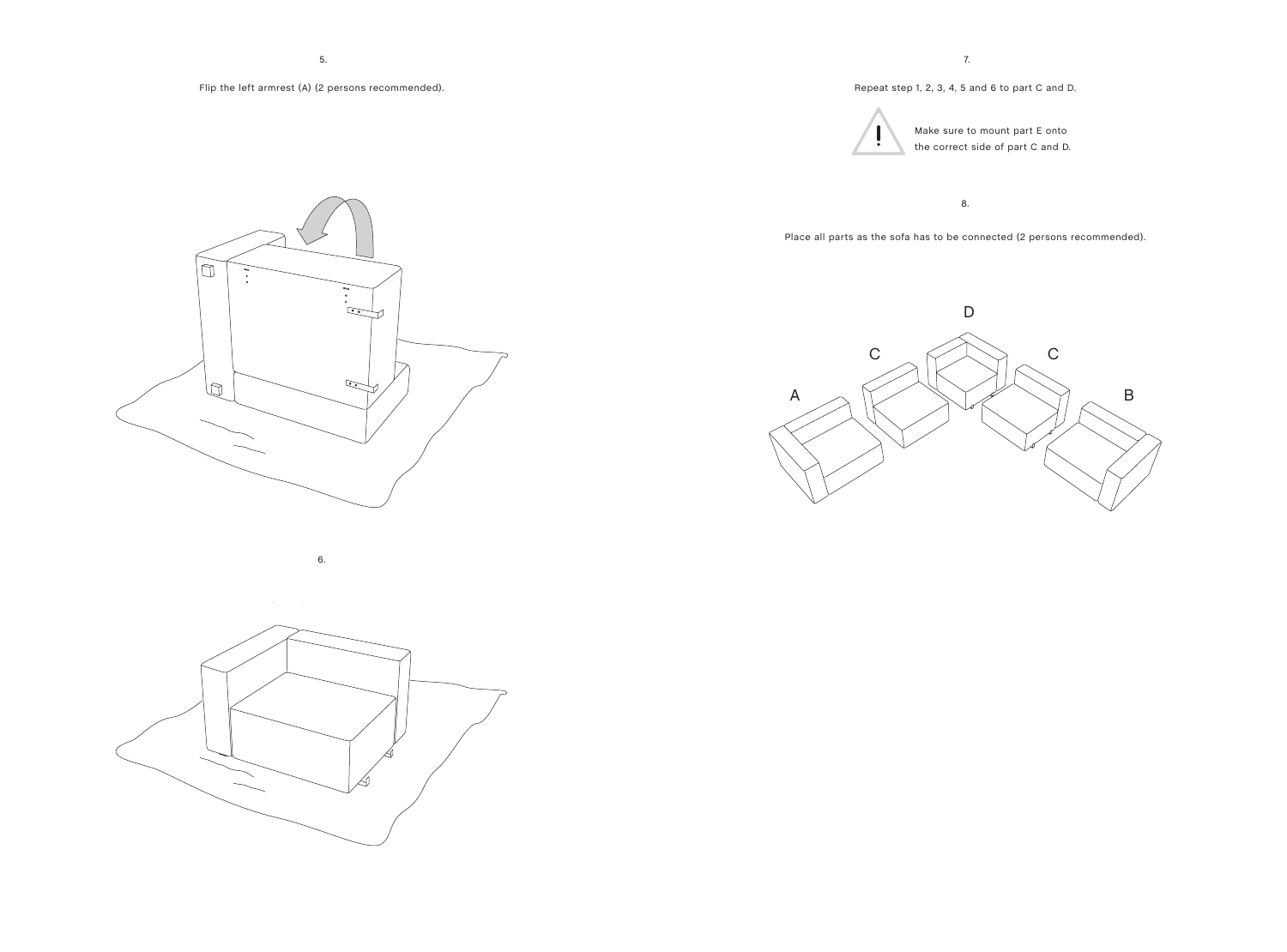## Lift part C onto part E mounted on part A (2 persons recommended).

10.





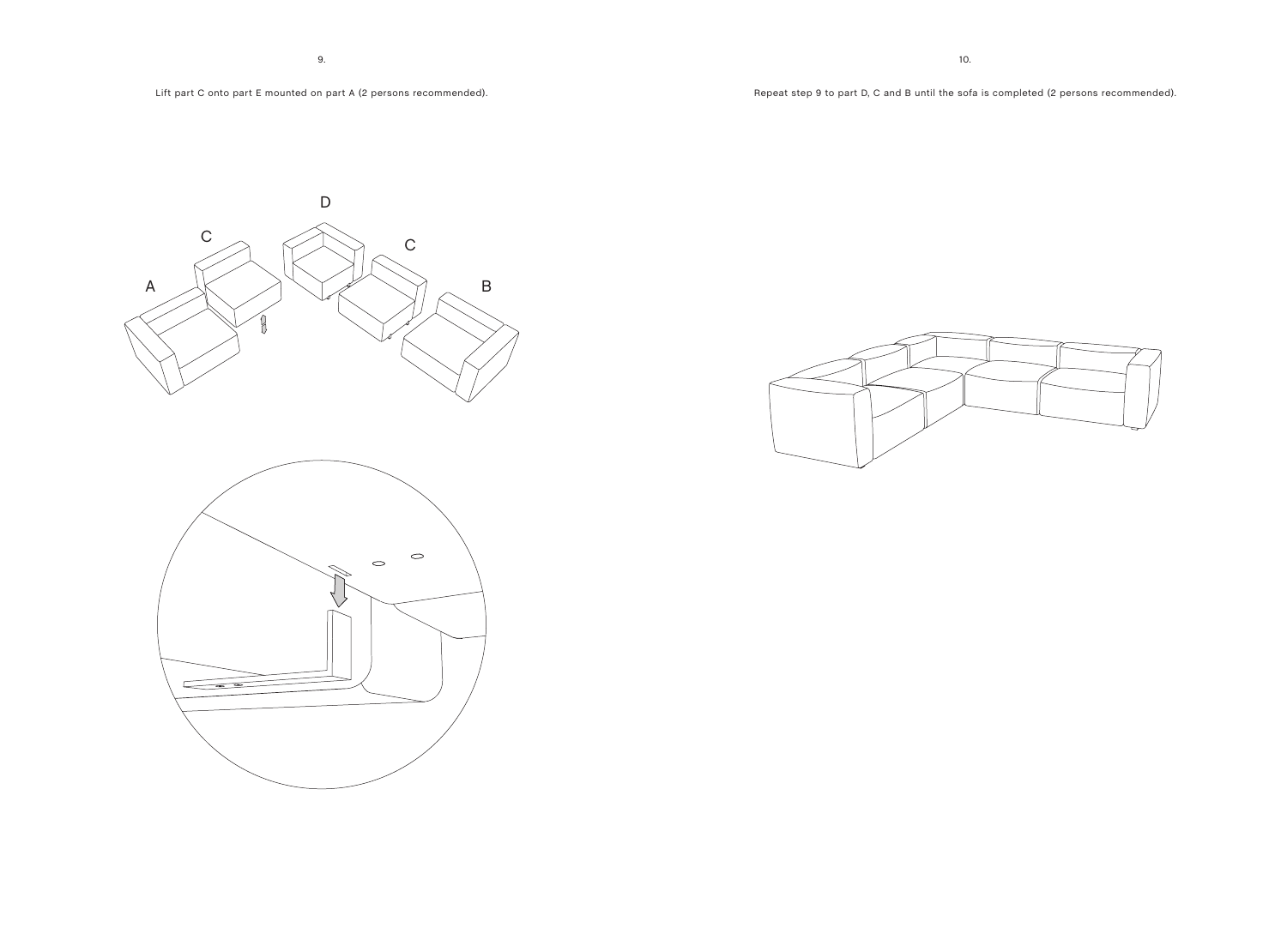## GENERAL MAINTENANCE

We recommend that you follow step 11-14 regularly to keep the upholstery looking its best and to prolong its life.

11.

Straighten fabric on all modules.



12.

Gently beat the sofa and cushions to air the down and push it back into place.





14.

Press fabric down between each module.



Move seam between each part.